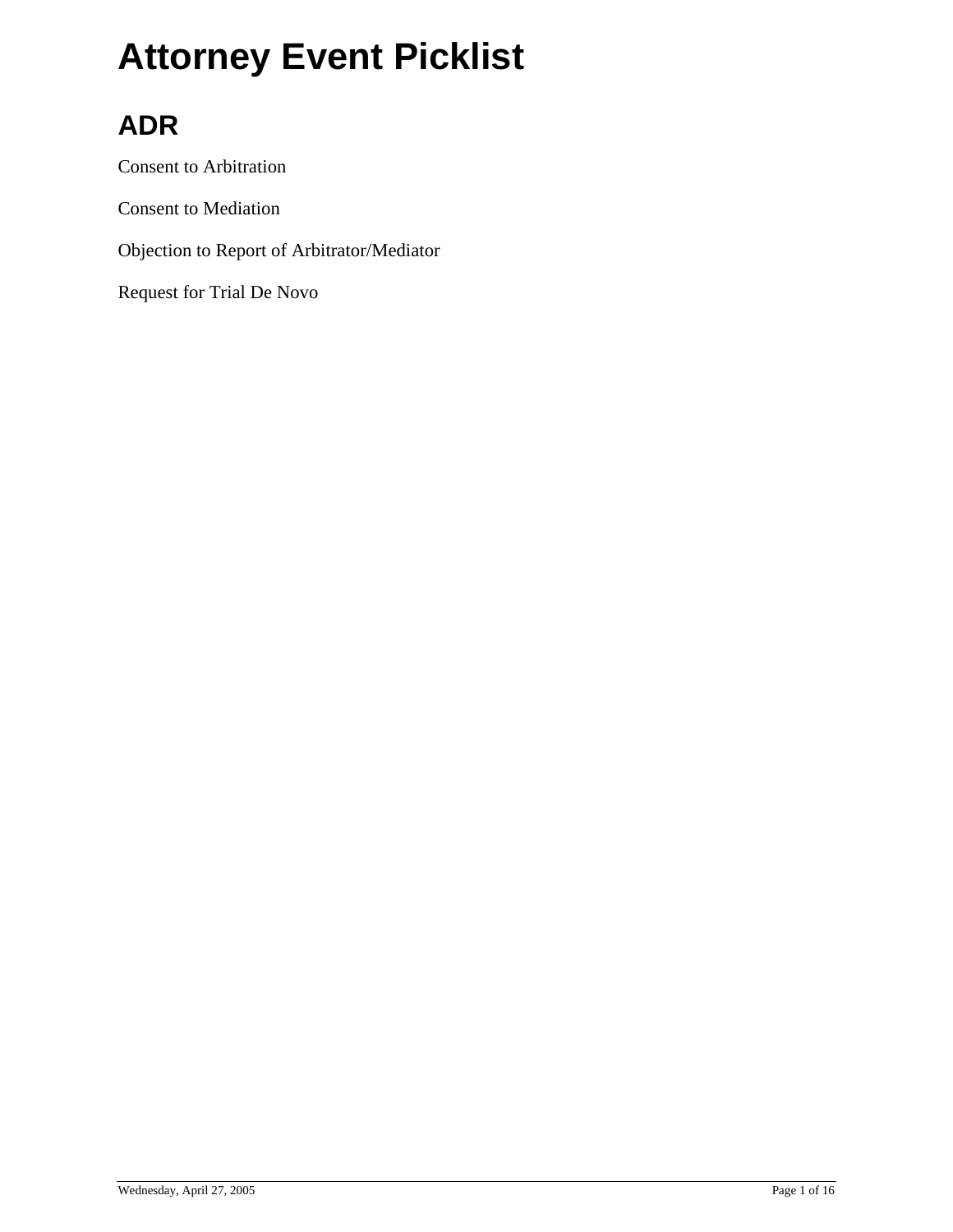#### **Appeals**

Appeal of Magistrate Judge Decision to District Court Appeal Transcript Request Appellants Brief Appellants Reply Brief Appellees Brief Designation of Record on Appeal Notice of Appeal Notice of Cross Appeal Notice of Interlocutory Appeal Subsequent Notice of Appeal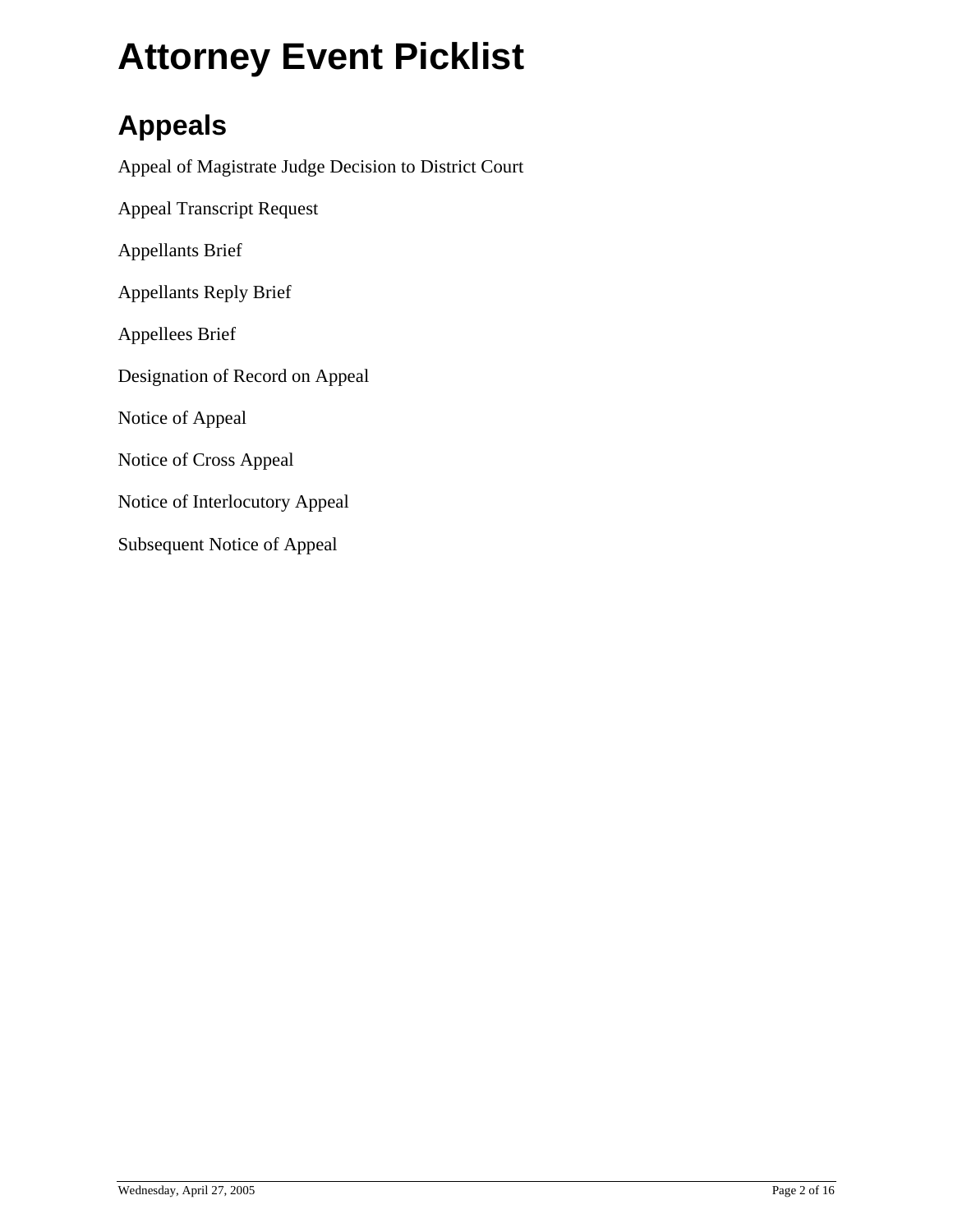#### **Complaints/Initiating Documents**

Amended Complaint Application for Writ of Garnishment Complaint Counterclaim Crossclaim Intervenor Complaint Notice of Condemnation Petition for Writ of Habeas Corpus Petition to Enforce IRS Summons Third Party Complaint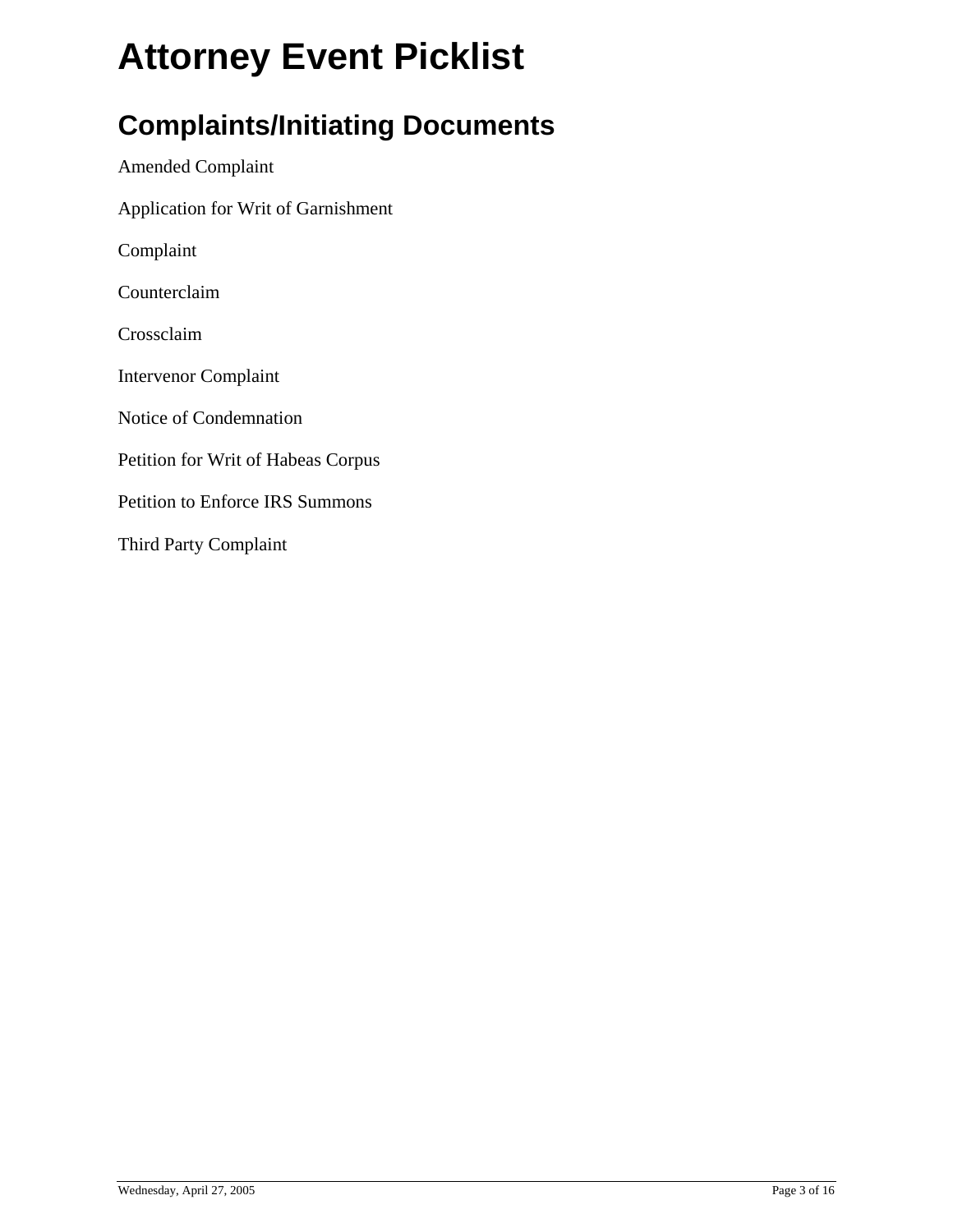#### **Discovery**

Answer to Interrogatories

Deposition

Interrogatories Propounded

Notice to Take Deposition

Request for Admissions

Request for Production of Documents

Response to Discovery Request

Submission of Discovery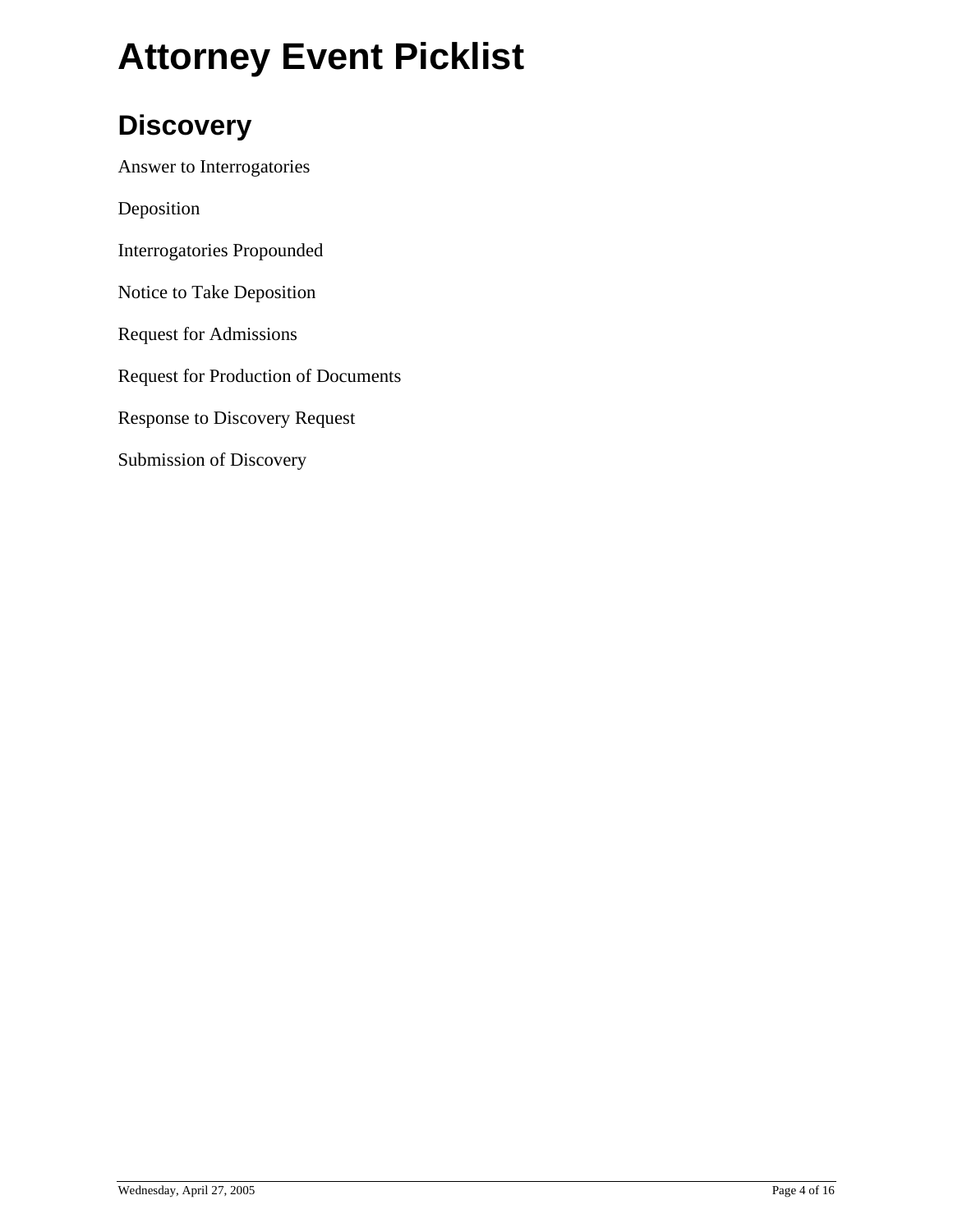#### **Motions**

| Alter Judgment                     |
|------------------------------------|
| Amend/Correct                      |
| Appeal In Forma Pauperis           |
| Appear                             |
| <b>Appoint Counsel</b>             |
| <b>Appoint Custodian</b>           |
| <b>Appoint Expert</b>              |
| Appoint Guardian/Attorney ad Litem |
| <b>Appoint Receiver</b>            |
| <b>Approve Consent Judgment</b>    |
| <b>Attorney Fees</b>               |
| <b>Bifurcate</b>                   |
| Bond                               |
| Certificate of Appealability       |
| <b>Certify Class</b>               |
| <b>Change Venue</b>                |
| Clarify                            |
| Compel                             |
| <b>Consolidate Cases</b>           |
| Continue                           |
| <b>Declaration of Mistrial</b>     |
| <b>Declaratory Judgment</b>        |
| Default Judgment                   |
| Deposit Funds                      |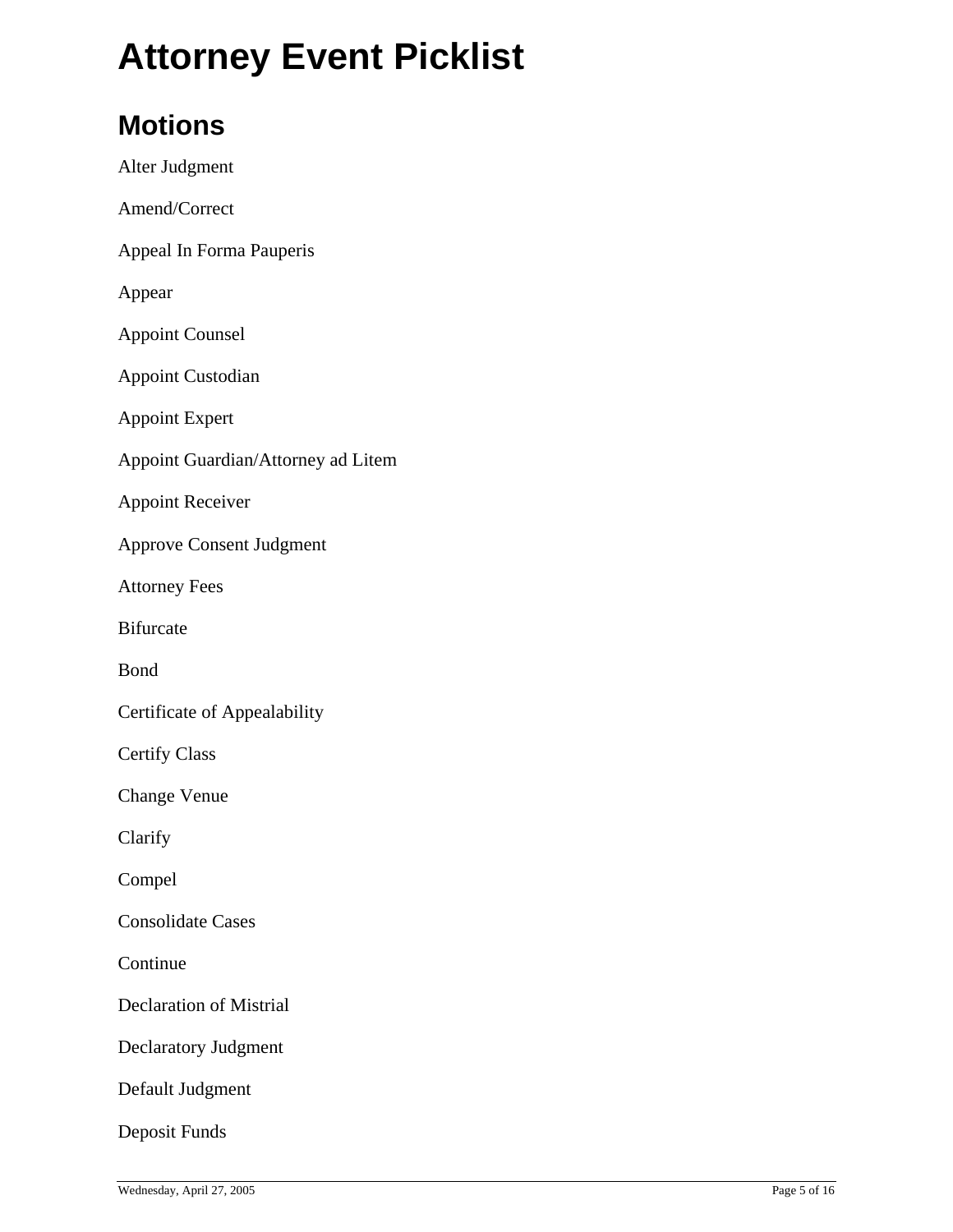#### **Motions**

Directed Verdict Disbursement of Funds Disclosure **Discovery** Dismiss Dismiss/Lack of Jurisdiction Dismiss/Lack of Prosecution Disqualify Counsel Disqualify Judge Disqualify Juror Enforce Judgment Entry of Default Expedite Extension of Time Extension of Time to Amend Extension of Time to Complete Discovery Extension of Time to File Answer Extension of Time to File Document Extension of Time to File Response/Reply File Excess Pages Forfeiture of Property Hearing HIPAA order

In Limine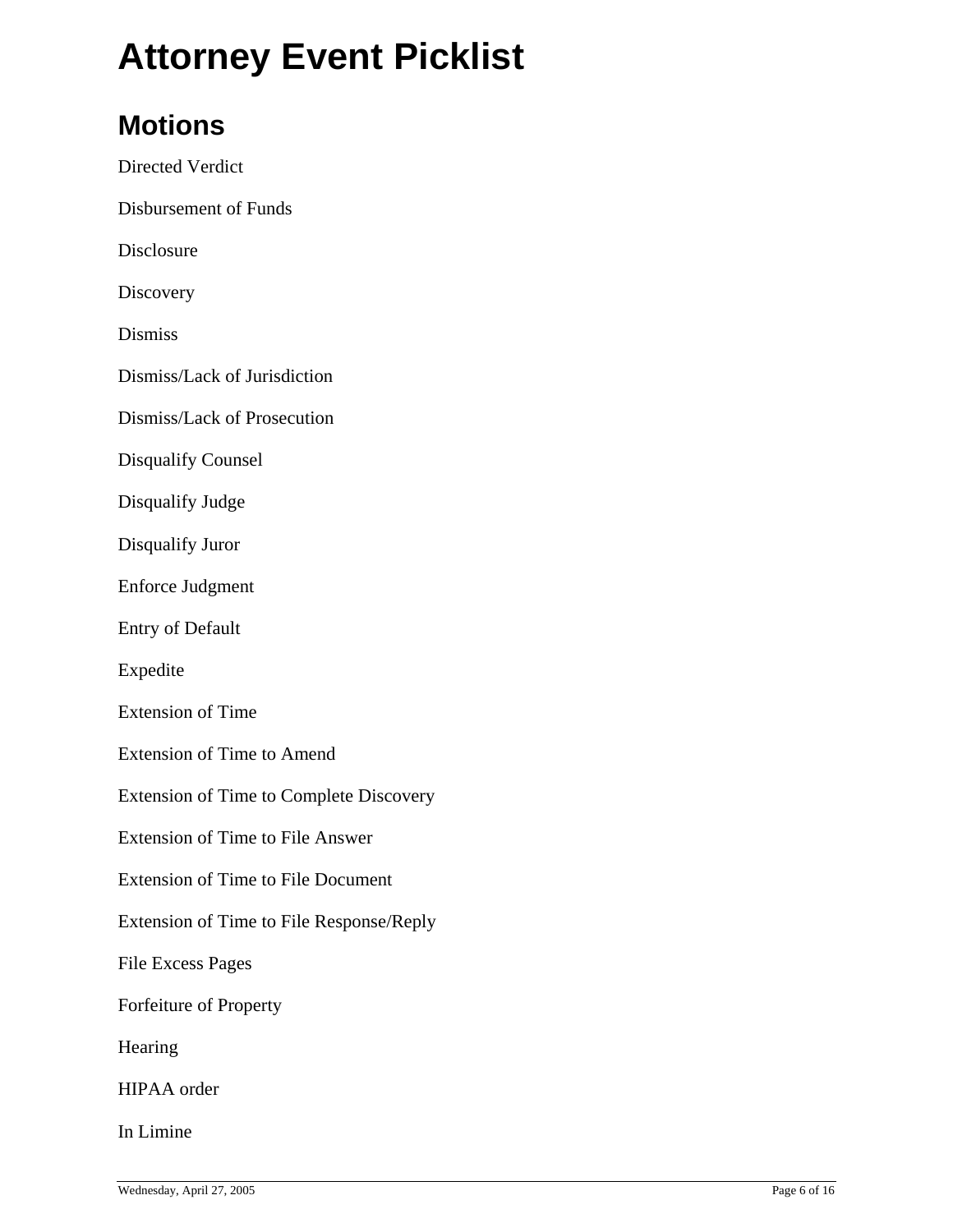#### **Motions**

Intervene Issuance of Warrant in rem Joinder Judgment as a Matter of Law Judgment Debtor Exam Judgment NOV Judgment of Forfeiture Judgment on Partial Findings Judgment on the Pleadings Judgment under Rule 54(b) Leave to Appeal Leave to File Document Letters Rogatory Limited Admission Miscellaneous Relief More Definite Statement New Trial Order of Sale Partial Summary Judgment Permanent Injunction Preliminary Injunction Proceed In Forma Pauperis Produce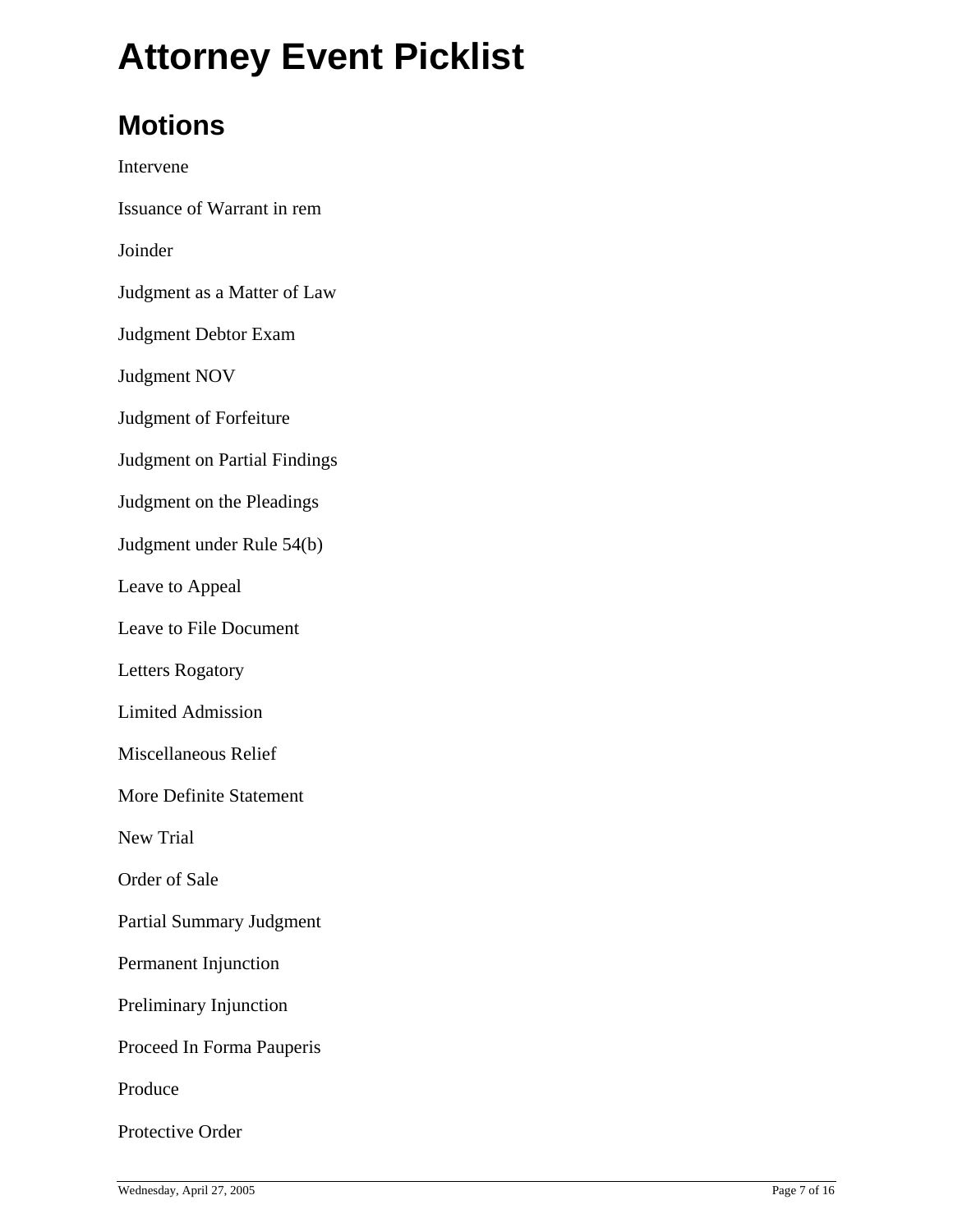#### **Motions**

Quash Reassign Case Reconsideration Recusal Release of Bond Obligation Release of Funds Remand Remand to Agency Remand to Bankruptcy Court Remand to State Court Reopen Case Return of Property **Sanctions** Seal Seal Case Seal Document Sealed Motion Service by Publication Set Aside Set Aside Default Set Aside Forfeiture Set Aside Judgment Set Aside Verdict Settlement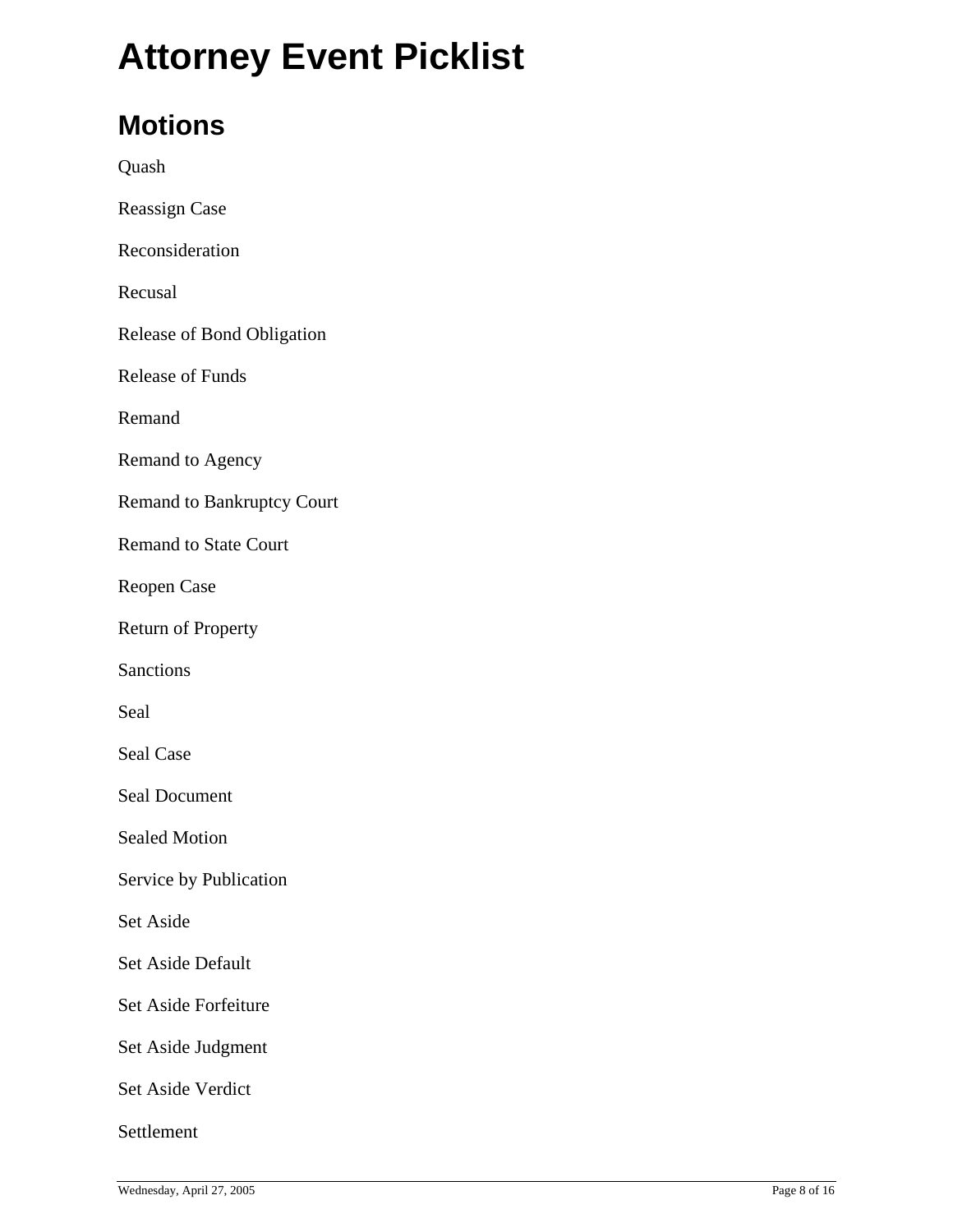#### **Motions**

Sever

Show Cause

Stay

Strike

Substitute Attorney

Substitute Party

Summary Judgment

Take Deposition

Taxation of Costs

Temporary Restraining Order

Unseal Case

Unseal Document

Vacate

Withdraw

Withdraw as Attorney

Withdraw Reference

Withdrawal (BK Matter)

Writ

Writ of Garnishment

Writ of Habeas Corpus ad prosequendum

Writ of Habeas Corpus ad testificandum

Writ of Mandamus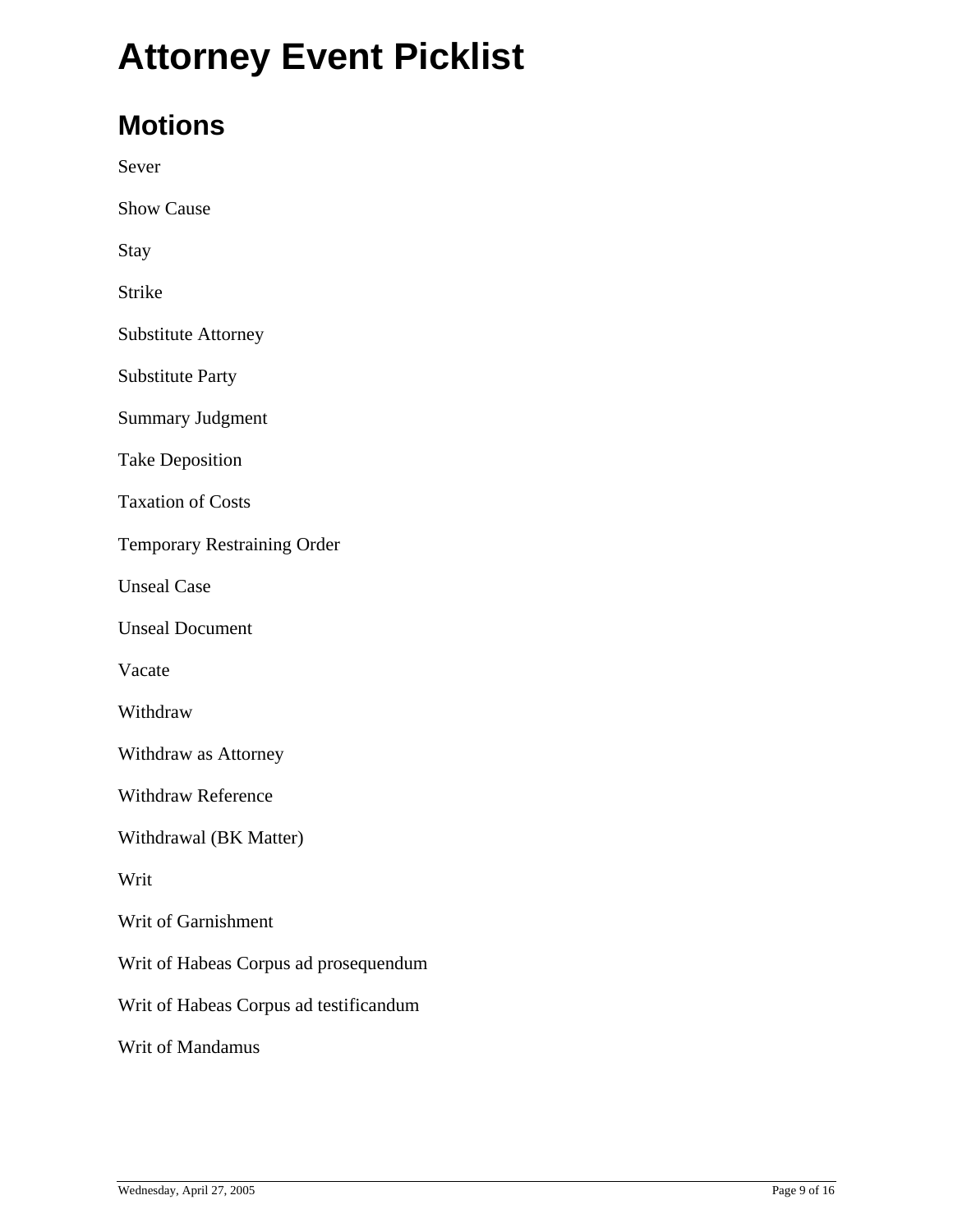#### **Notices**

Certificate of Counsel Notice (Other) Notice of Acceptance with Offer of Judgment Notice of Appearance Notice of Application for Writ Notice of Change of Address Notice of Corporate Disclosure Notice of Lis Pendens Notice of Removal Notice of Settlement Notice of Voluntary Dismissal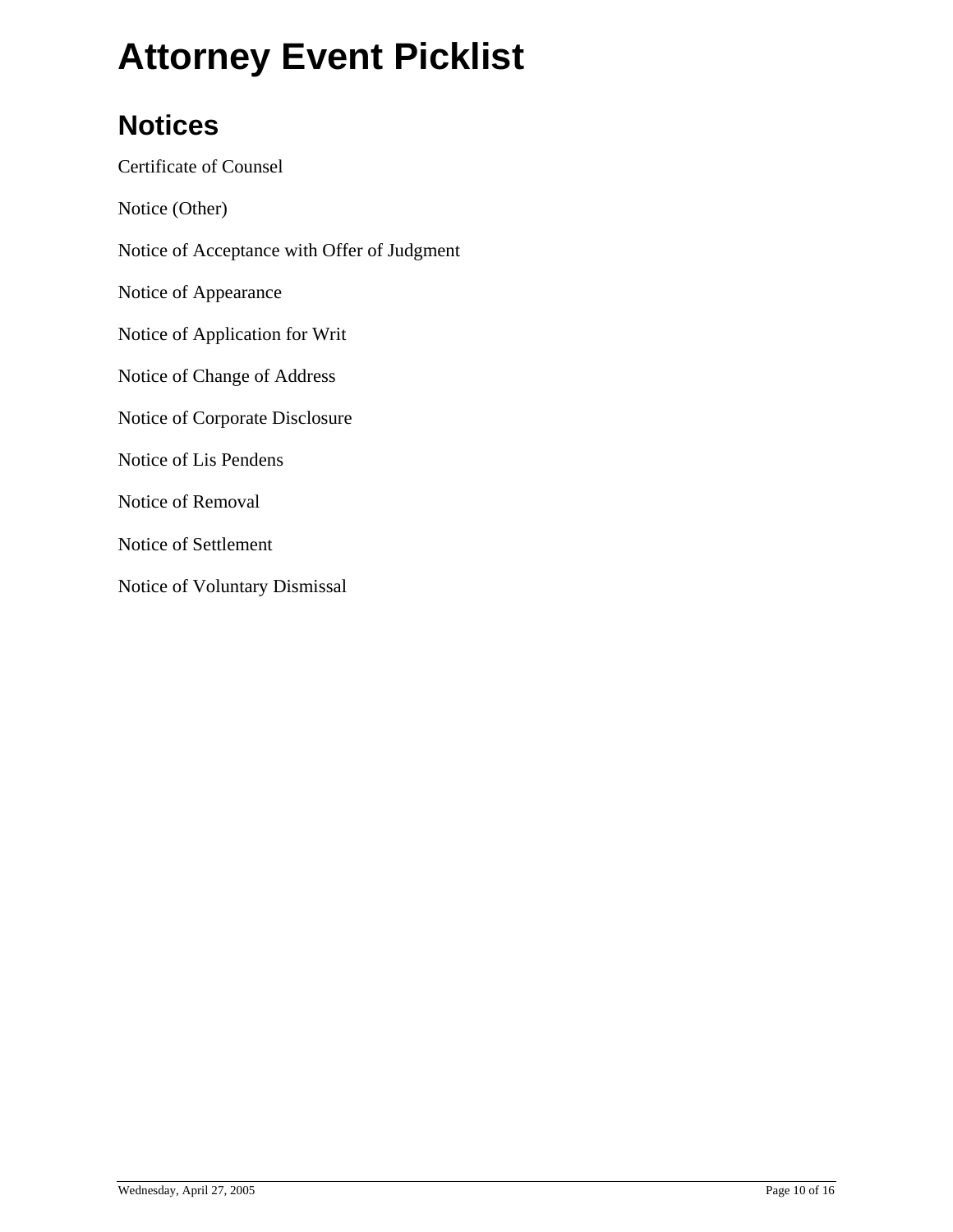#### **Other Answers**

Affidavit in Opposition Affidavit in Support Amended Answer to Complaint Answer to Complaint (Notice of Removal) Answer to Writ of Garnishment Claim Objection to Report and Recommendations Special Report Withdrawal of Claim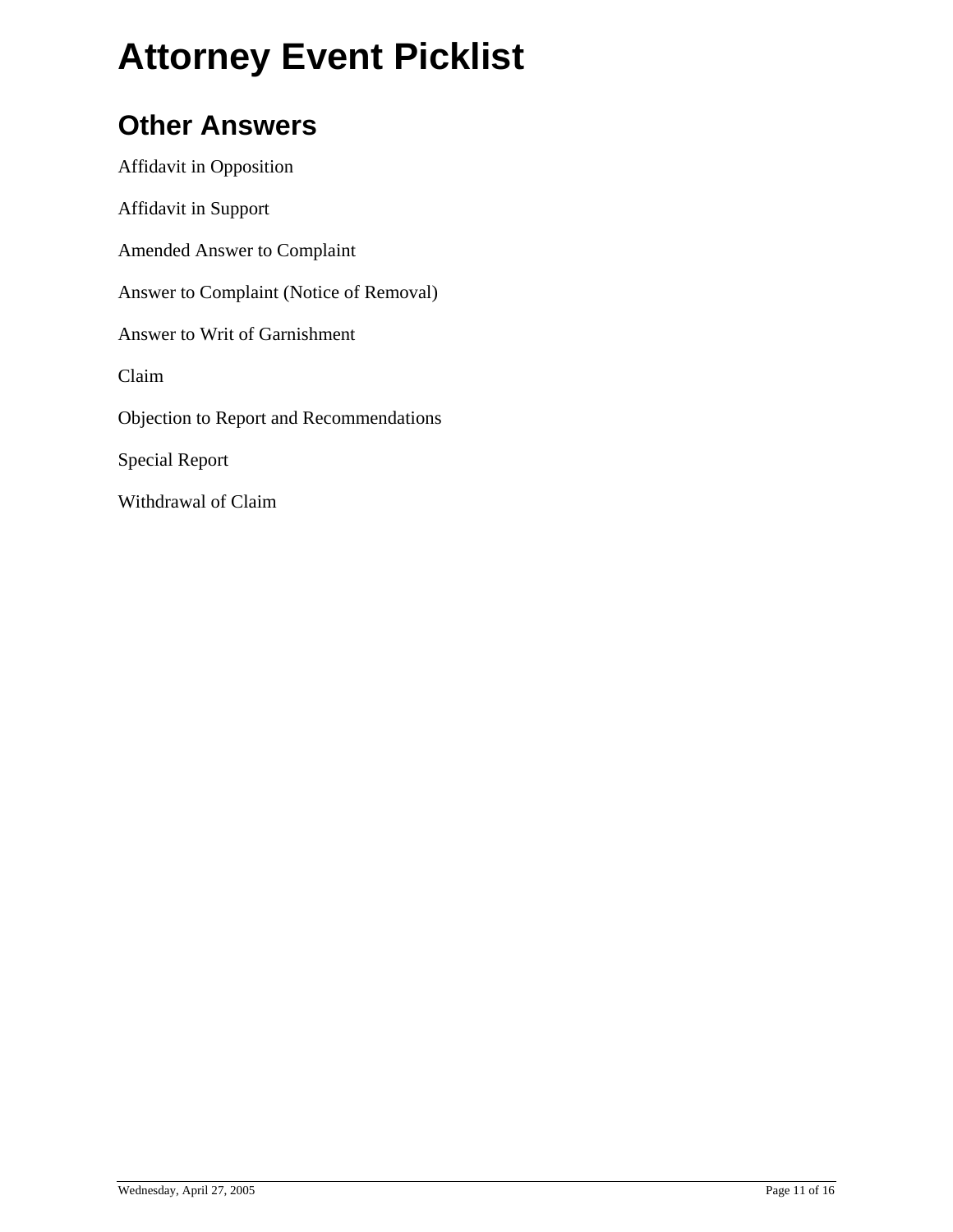#### **Other Documents**

#### Affidavit

- Amended Document (NOT Motion)
- Amicus Curiae Appearance
- Application for Writ
- Bill of Costs
- Consent to Magistrate Judge Disposition on Motion
- Corporate Disclosure Statement
- Corporate Disclosure Statement
- Financial Affidavit
- Financial Affidavit CJA 23
- Interpleader
- Jury Demand
- Objections to Answer to Writ
- Pretrial Memorandum
- Redacted Document
- Redaction Index
- Report of Rule 26(f) Planning Meeting
- Response to Order to Show Cause
- Satisfaction of Judgment
- Settlement Agreement
- Statement of Facts
- Status Report
- Stipulation
- Stipulation of Dismissal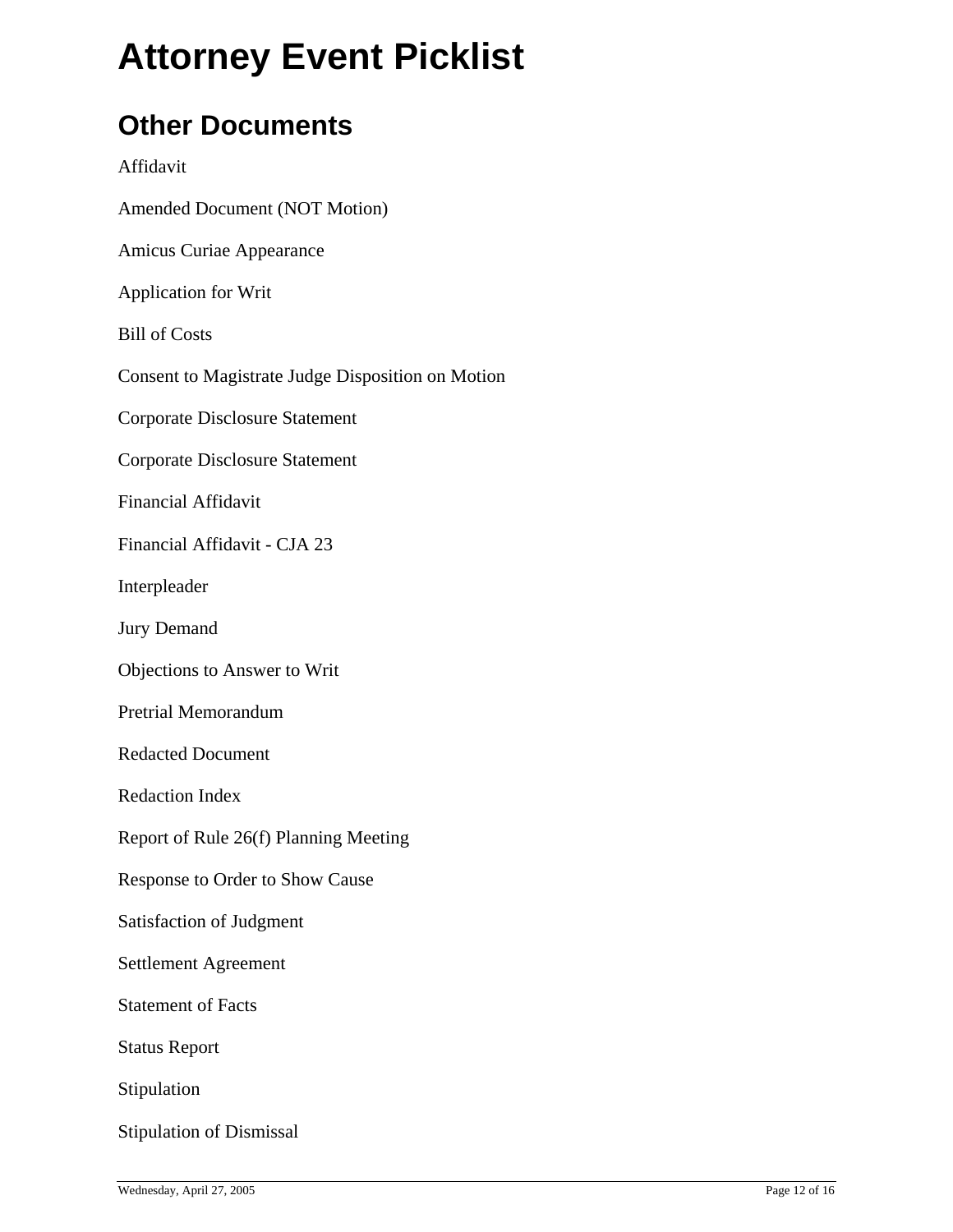#### **Other Documents**

Suggestion of Bankruptcy

Suggestion of Death

Transcript Request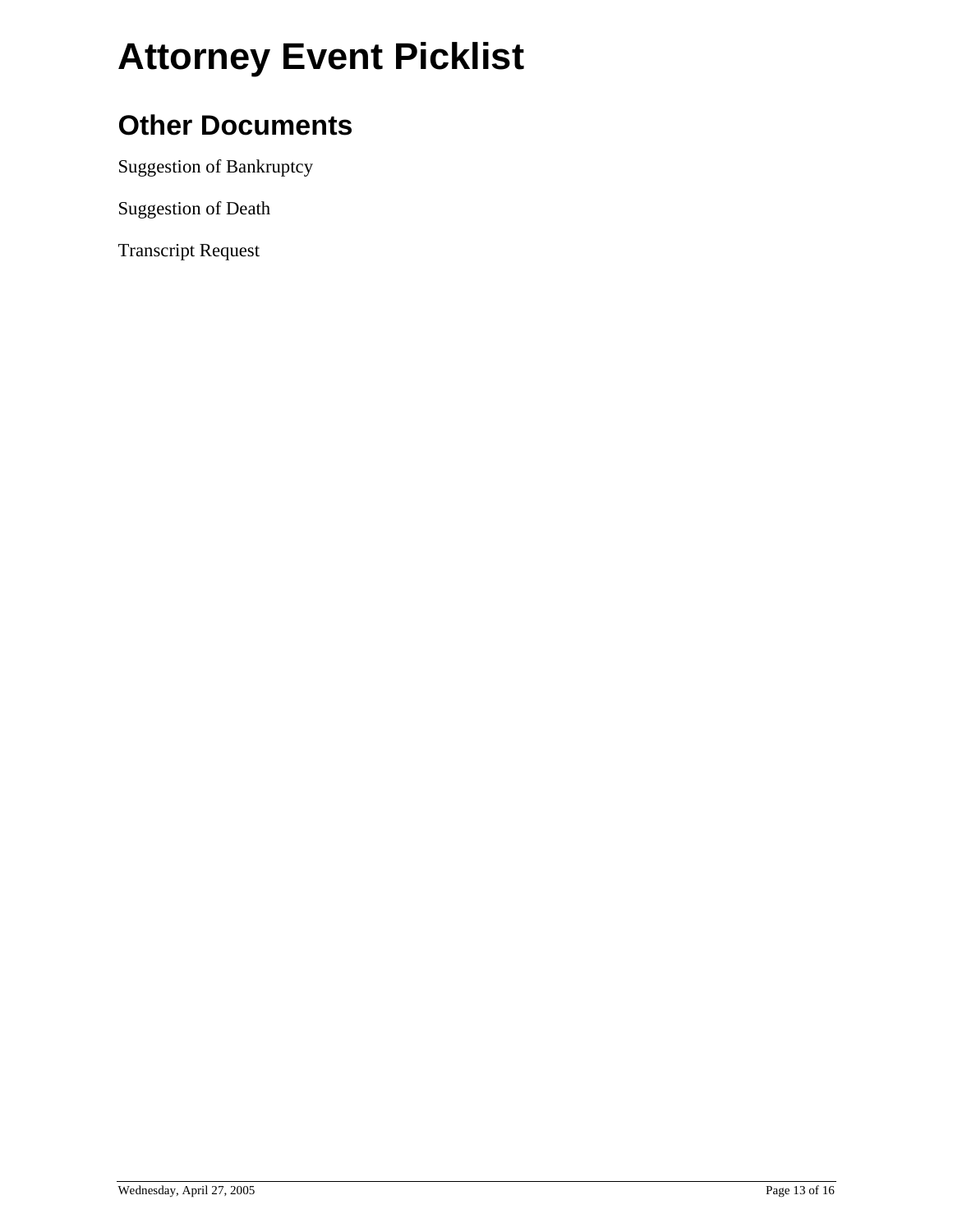#### **Responses and Replies**

Affidavit in Opposition to Motion

Affidavit in Support of Motion

Brief

Reply Brief

Reply to Response to Motion

Response in Opposition to Motion

Response in Support of Motion

Response to Motion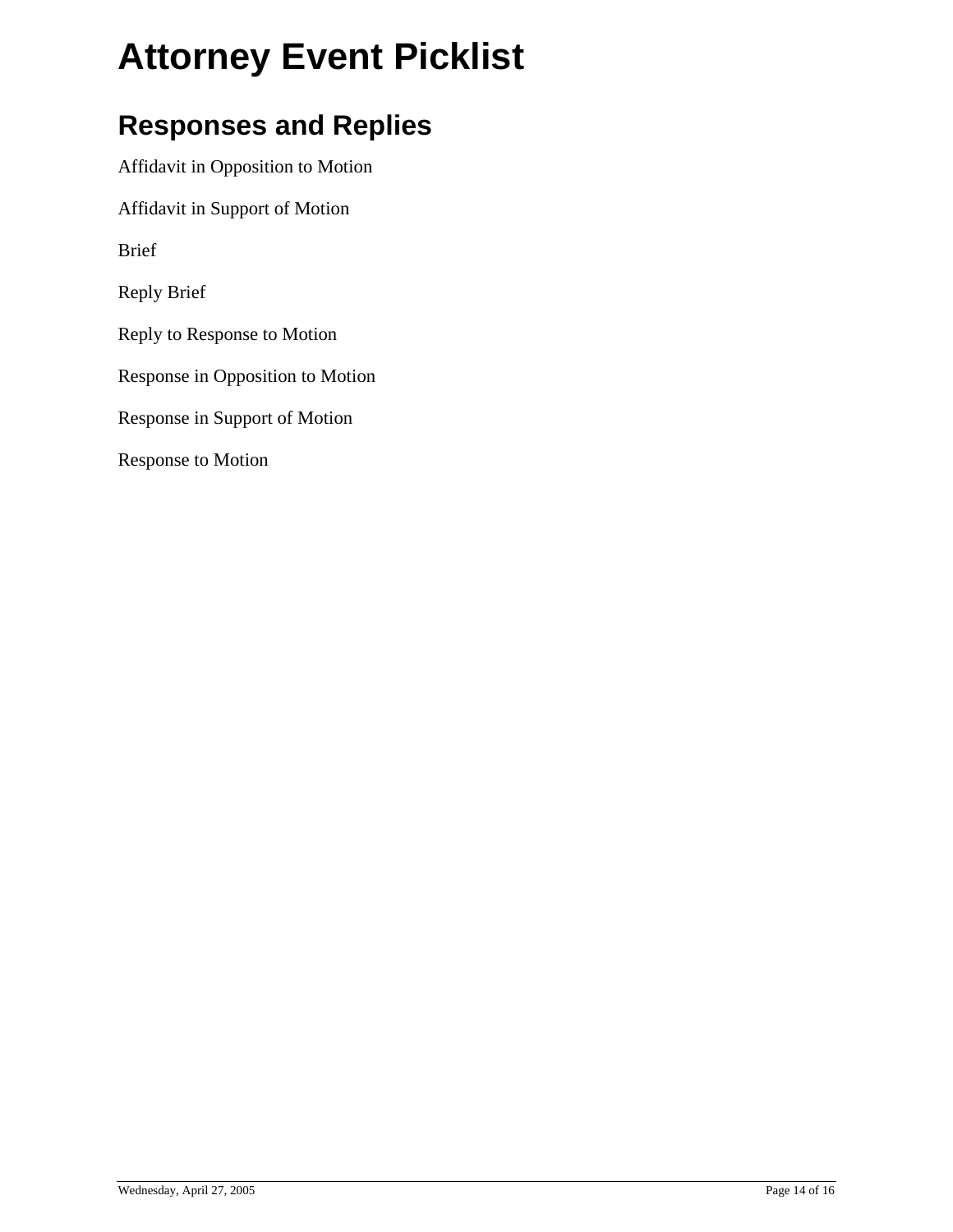#### **Service of Process**

Acknowledgment of Service Affidavit of Service Certificate of Service Certified Mail Request Request for Waiver of Service Service by Publication Summons Returned Executed Summons Returned Executed as to USA Summons Returned Unexecuted Waiver of Service Executed Waiver of Service Unexecuted Writ of Habeas Corpus ad Prosequendum Executed Writ of Habeas Corpus ad Prosequendum Unexecuted Writ of Habeas Corpus ad Testificandum Executed Writ of Habeas Corpus ad Testificandum Unexecuted